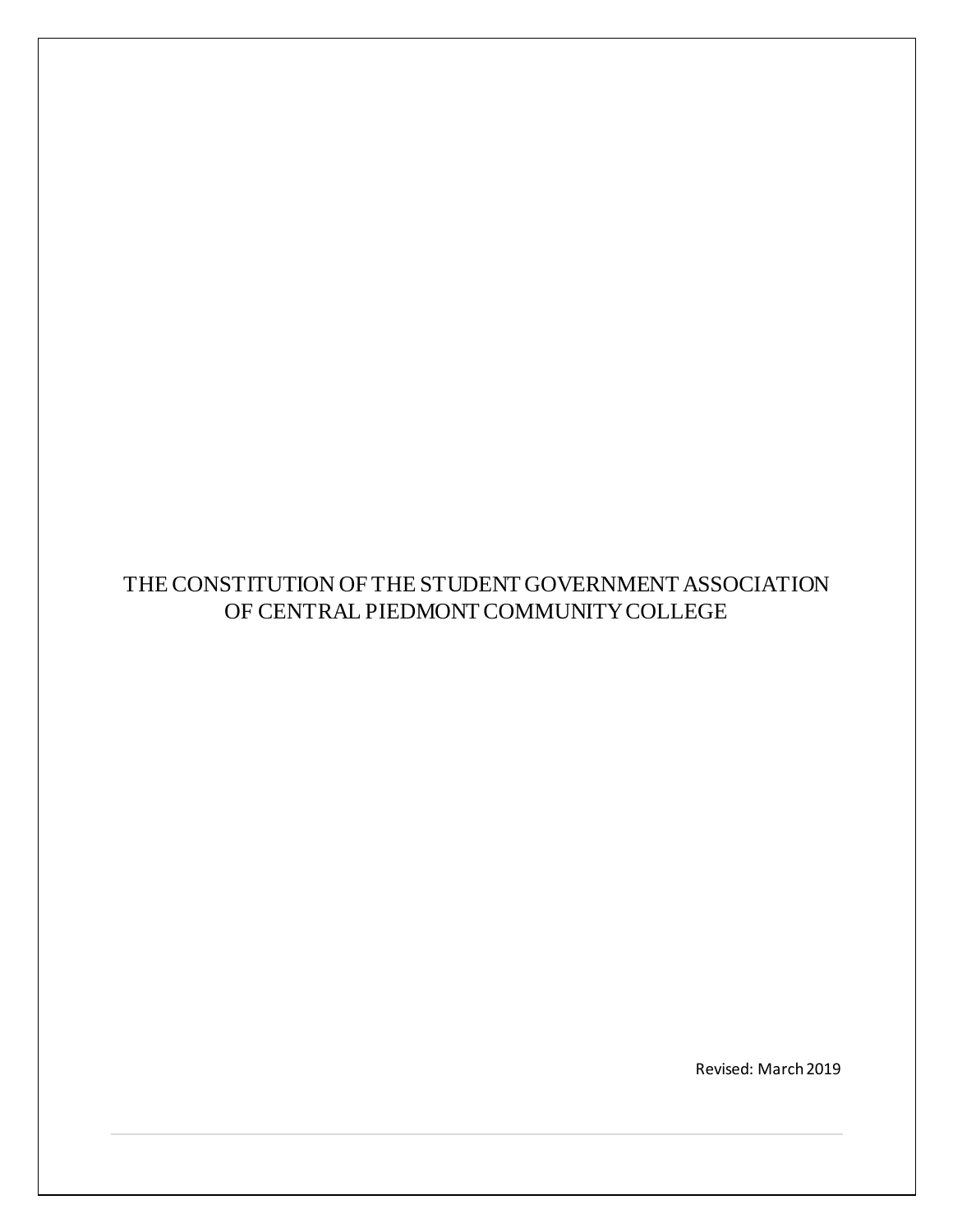# **Contents**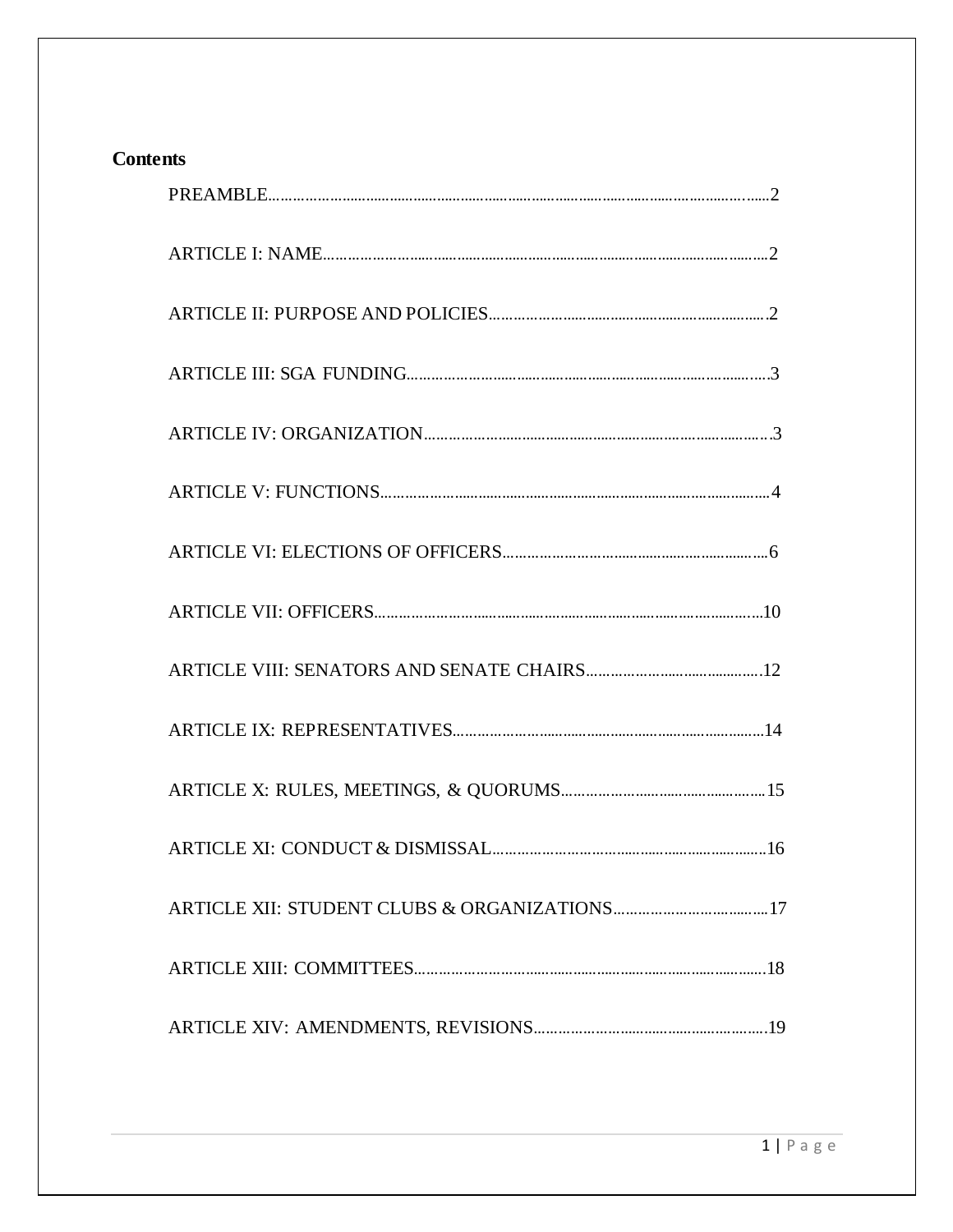## **PREAMBLE**

We, the Student Government Association of Central Piedmont Community College, hereby recognize this document as our Constitution; to be used as a basis of fulfilling our commitment as a liaison to the faculty and administration for our students; to promote leadership, encourage responsibility, and represent the interests of the students of this institution. We likewise recognize that CPCC is evolving as a multi-campus institution, and we acknowledge the need to periodically modify and enhance this constitution to reflect this evolution.

## **ARTICLE I: NAME**

The name of this organization shall be the Central Piedmont Community College (CPCC) Student Government Association (SGA).

# **ARTICLE II: PURPOSE AND POLICIES**

#### **Section 1. Purpose**

The purpose of this SGA is to provide for the general welfare of CPCC students by means of an organization based on communication and flexibility, which acts as the coordinating body for all student organizations. The SGA seeks complete representation of the ideas and needs of CPCC students and all students are encouraged to attend student organization and/or SGA meetings.

#### **Section 2. Policies**

The policies of the SGA shall be in harmony with those of the CPCC Board of Trustees, the administrative policies of CPCC, and the laws of the State of North Carolina.

#### **Section 3. Records**

The SGA, along with the Student Life Staff and the SGA Advisor(s), will serve as data gatherers and as resource people for all student organizations.

#### **Section 4. Non-Discrimination**

The SGA shall not discriminate in its membership*.* The SGA is committed to the policy of CPCC to be an affirmative action/equal opportunity institution*.*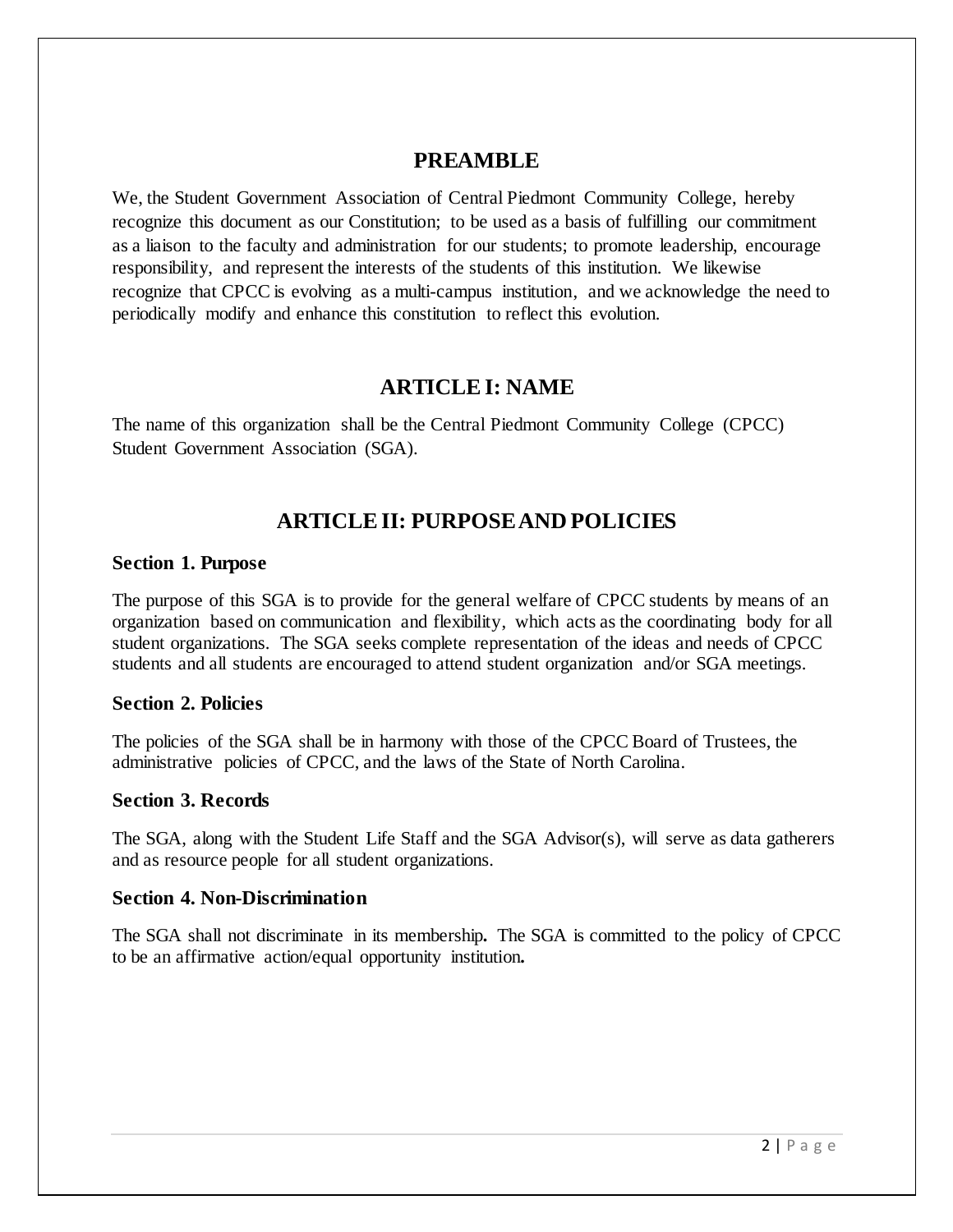# **ARTICLE III: SGA FUNDING**

#### **Section 1. Resources**

The SGA is funded from the Student Activity Fee paid at the time of registration by students of CPCC and as described in the CPCC Catalog. These fees are subject to the similar rules, regulations, and/or guidelines that apply to other College fees.

## **Section 2. Budget**

At the beginning of each fiscal year, the Associate Dean of Student Life in consultation with the SGA will establish the Student Life/ SGA budget and will recommend the annual budget to the College Administration.

# **ARTICLE IV: ORGANIZATION**

## **Section 1. Organizational Membership**

The SGA shall be the coordinating body of the student clubs & organizations at CPCC and shall be composed of elected officials, appointed officials and student organization representatives. The Associate Dean of Student Life and/or their designee(s) shall serve as SGA Advisor(s).

## **Section 2. Organizational Structure**

- A. The SGA is composed of the following groups: Executive Committee, Campus Councils and their membership of Senators, Representatives and Volunteers.
- B. The Executive Committee is composed of President, Vice-President, Secretary, Public Information Officer and Treasurer.
- C. The Campus Councils are each composed of the Senate Chair elected at that campus, appointed Senators, and any SGA Representatives and/or Volunteers. A representative from any student organization based at that campus is also a welcome to the Campus Council.
- D. The number of Senators positions for each campus shall be determined in May for the next school year based on the number of curriculum students enrolled on that campus. The formula follows:

| Number of Curriculum Students | Number of Senators |
|-------------------------------|--------------------|
| $0-999$                       | 2                  |
| 1000-1999                     | 3                  |
| 2000-3499                     | 4                  |
| 3500-4999                     | 5                  |
| 5000-6499                     | 6                  |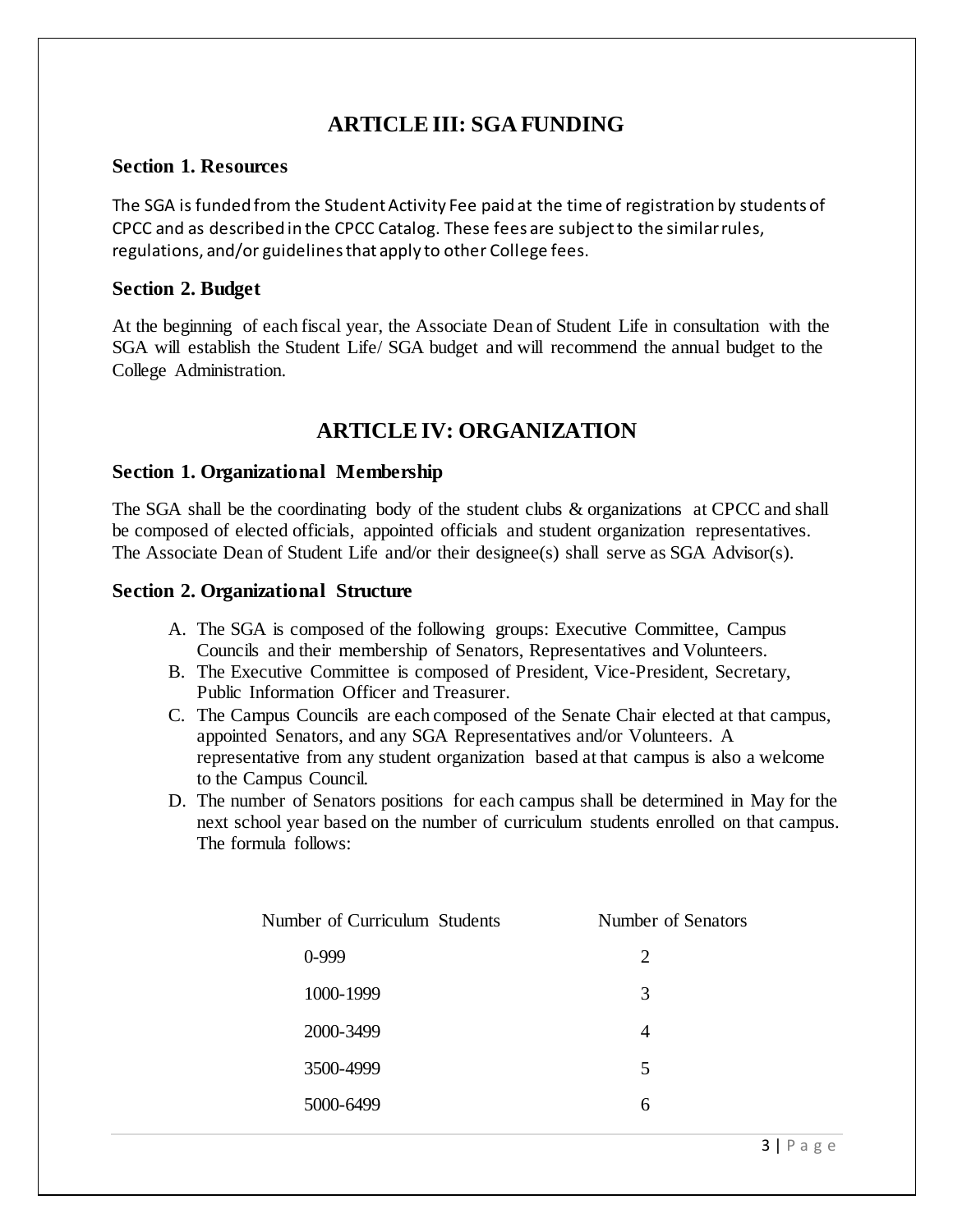| 6500-7999 |  |
|-----------|--|
| $8000+$   |  |

A maximum number of Senators appointed for any Campus shall be eight (8).

E. All aforementioned groups meet regularly at General Assembly. The General Assembly meeting is open to members of the SGA Council, Student Organization members, and any eligible CPCC students who wish to participate.

#### **Section 3. Advisors**

The Associate Dean of Student Life and/or their designee(s) shall serve as SGA Advisors, and each Campus Council will have a primary SGA Advisor. The advisors shall work closely with the SGA, providing guidance and direction in all activities of the organization by: attending and participating in all meetings of the SGA, monitoring academic progress of SGA members, providing leadership training, advising the SGA of College policies and procedures, and ensuring financial accountability of the association. SGA Advisors will also approve point cards and stipends for official SGA members.

## **ARTICLE V: FUNCTIONS**

#### **Section 1. The functions of the SGA shall be:**

- A. To represent the student body to the college-wide community and take into consideration the needs and desires of the students and their relationships with student organizations.
- B. To serve as a forum where students, faculty, and administrators can discuss mutual issues and to stimulate communication and understanding among these groups.
- C. To promote the formation and development of student clubs & organizations.
- D. To serve as a forum for communication and ideas for the student organizations while maintaining a policy of non-interference in their organizational affairs, recognizing that the student organizations are essential to the SGA.
- E. To promote fiscal accountability within the SGA and any committee or organization that is funded by the Student Activity fee.
- F. To develop priorities of expenditure, make appropriations, and monitor spending of SGA designated funds, except as otherwise provided in this constitution.
- G. To maintain the privilege of review for student moneys, beyond the funds already allocated by the SGA.
- H. To work with the Associate Dean of Student Life, who is responsible for the initiation of all expenditures from the Student Activity fee, and to assist the Associate Dean in preparing a recommended budget for each fiscal year.
- I. To identify students to serve on college committees, task forces, and work groups.
- J. To promote campus-wide programs and events.

#### **Section 2. The functions of the Executive Committee shall be:**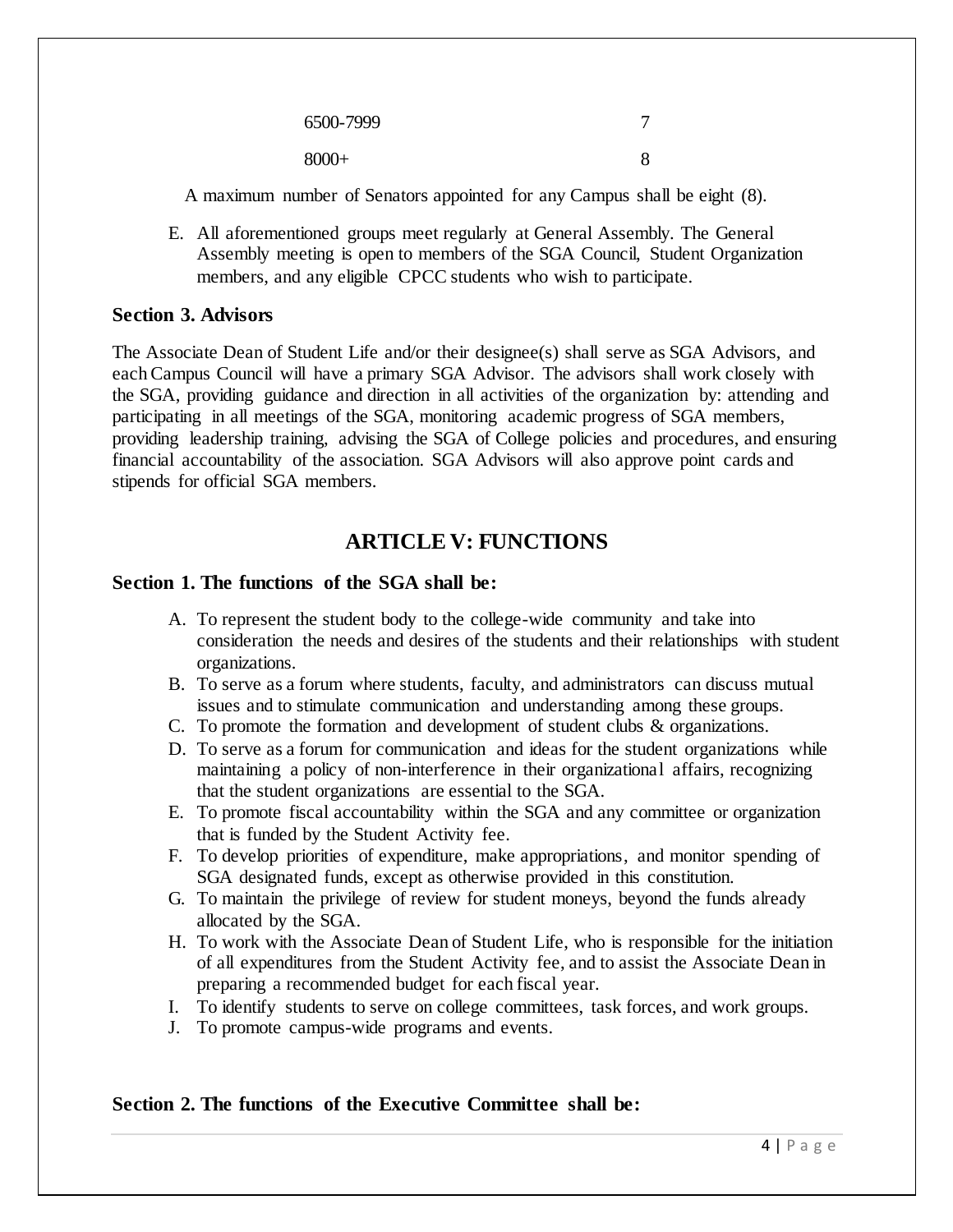- A. To ensure fulfillment of the functions listed in Section 1 above.
- B. To provide direction to and collaboration with Campus Councils, committees, and student organizations.
- C. To consider funds requests from student organizations and other campus groups.
- D. To consider views of Senators and respective constituents when making decisions.
- E. To support activities, initiatives and members of Campus Councils.
- F. To consider and approve committee appointees.
- G. To attend and participate in any related training and or retreats for SGA.

#### **Section 3. The functions of the SGA Campus Councils shall be:**

- A. To provide direction to, and collaboration with, campus groups, committees, and student clubs & organizations and to act in their interests as their representatives to the CPCC Executive Committee, faculty, staff and administrators.
- B. To communicate and collaborate with the SGA Executive Committee on related SGA business.
- C. To plan, assist and implement the SGA calendar of activities.
- D. To support the SGA Advisor in conducting orientation sessions for new SGA Campus Senators, Representatives and Volunteers.

#### **Section 4. The functions of the General Assembly meeting shall be:**

- A. To serve as a forum for announcing and discussing SGA and student clubs & organization activities.
- B. To announce important institutional developments that affect CPCC students.
- C. To serve as a forum for the sharing of student ideas and concerns.
- D. To serve as a forum for discussing and voting on official business.

## **ARTICLE VI: ELECTIONS OF OFFICERS**

#### **Section 1. Membership of the Election Committee**

- A. Primary members of the Election Committee will consist of any outgoing SGA Executive Committee officers who are not running for an SGA Executive Committee office that election year.
- B. The Election Committee should have at least 5 members and an Advisor. Senators from all campuses are encouraged to join this committee. Additional members of the Election Committee will be appointed by the outgoing Executive Committee officers.
- C. Additional Election Committee members shall be determined no later than the March General Assembly meeting.
- D. The Chair of the Election Committee will be elected by a simple majority within the Election Committee.
- E. The Election Committee will be considered a neutral party and may not publicly promote or endorse a candidate.

#### **Section 2. Duties of the Election Committee**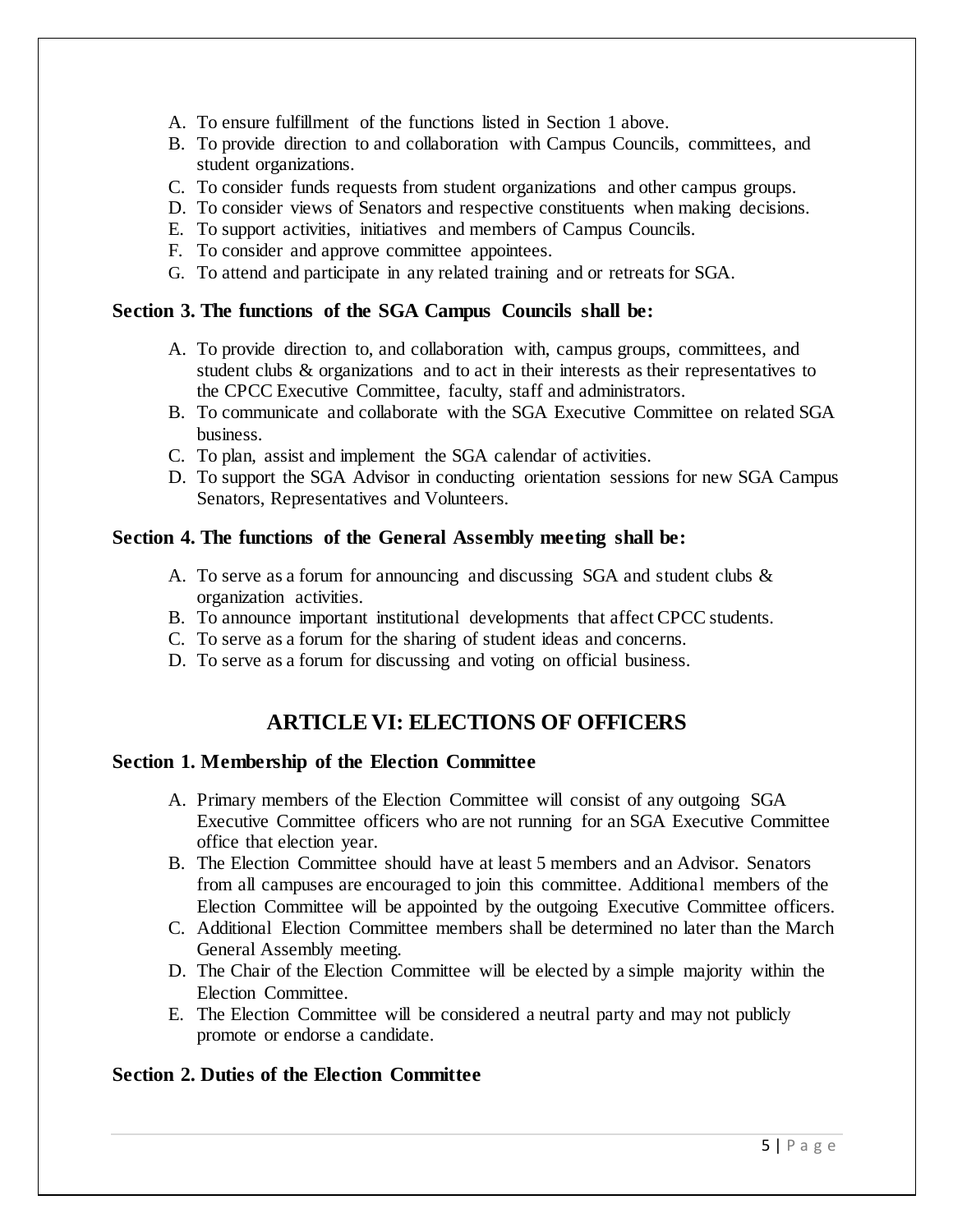- A. To announce the dates, time, and open positions for the election.
- B. To post and publicize a list of approved candidates.
- C. To be responsible for providing an accurate ballot to the appropriate administrator responsible for web voting.
- D. To be responsible for announcing the official results.
- E. Shall call a mandatory candidate meeting prior to elections.
- F. Shall obtain the signatures of each candidate as a demonstration of their commitment to govern their campaign according to rules and regulations of the act.
- G. Shall obtain a budget from each candidate.
- H. Shall be the only people to have access to election results prior to the public release of those results.
- I. To investigate or review any violation of the publicity act.
- J. Shall communicate any other relevant designations to candidates or voters regarding the election.
- K. Shall approve of all candidate promotional campaign materials or initiatives.

## **Section 3. Candidate Qualifications**

- A. All candidates must be currently enrolled and have and maintain a cumulative 2.5 grade point average, to be confirmed by the SGA Advisor each semester.
- B. All candidates must have completed a minimum of twelve (12) credit hours before taking office in the summer semester. Candidates must also be prepared to register for at least six (6) credit hours in the subsequent fall and spring semesters.
- C. All candidates must submit a completed application to the SGA Advisor by the designated deadline determined by the Election Committee. The application must include any requested documentation, not limited to, but including a letter of intent which includes a platform statement and description of prior participation in campus activities, student organizations, and/or community organizations. No student who is on active probationary status with the College and is in violation of the Student Code of Conduct is eligible to hold an Executive Committee position.
- D. All candidates must read and sign the SGA Executive Committee orientation contract and be prepared to meet the contract conditions if elected to office.
- E. No officer may hold office concurrently in any other CPCC student organization.
- F. No officer may hold a faculty, administrative or full-time staff position with the College.

## **Section 4. Nomination**

- A. Applications must be completed and signed by the potential candidates.
- B. These completed forms shall be verified by the SGA Advisor and candidates notified of within (3) days after nominations have been closed.
- C. Security of Nominations: After the potential candidates have completed and returned their application, the information shall be secured in a designated area.
- D. Posting Nominations: A list of approved candidates must be posted in the SGA office at a readily accessible and visible place at least (5) business days before the voting period begins.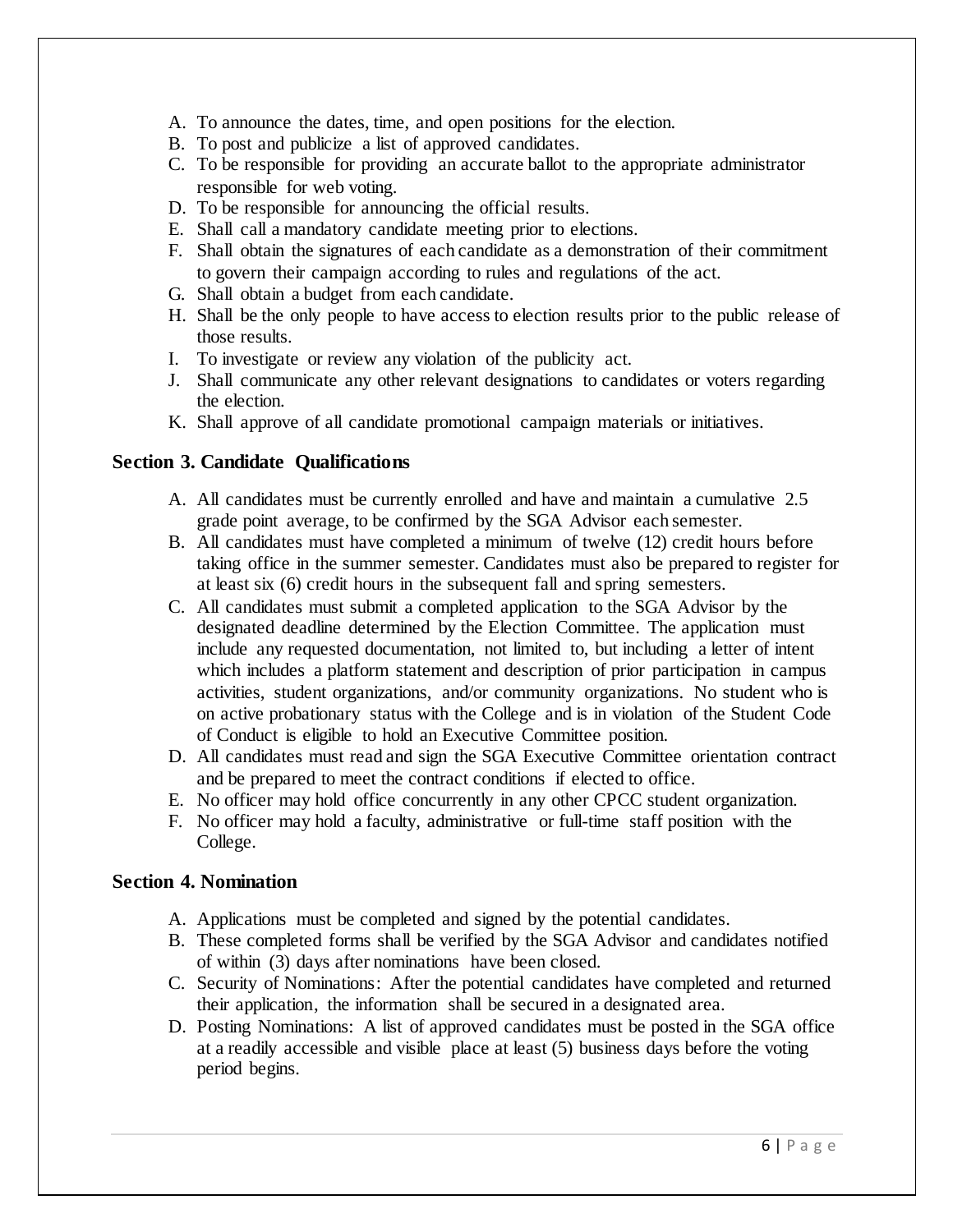E. Reopening Nominations: if at the end of nomination period a candidate's nomination is ruled invalid, and/or if the number of qualified candidates does not exceed the number of challenged seats then the nominations for that seat must be reopened for an additional period determined by the Election Committee.

## **Section 5. Candidates Meeting**

- A. All approved candidates must attend a mandatory meeting, which will be held at a designated time, determined by the Election Committee. The time and the place of this meeting will be stated on the nomination form. The purpose of this meeting is to discuss regulations, campaigning, and obtain the signatures of each candidate as a demonstration of their commitment to govern their campaign according to rules and regulations of the act.
- B. Campaigning: All eligible candidates may begin officially campaigning immediately after the candidates meeting. All candidates are responsible for the behavior of their campaign workers.

## **Section 6. Election Dates**

- A. Online voting dates will be the week prior to the week of the last General Assembly of Spring semester, starting Monday 12:01 a.m. to Sunday 11:59 p.m.
- B. The nomination period shall be determined by the Election Committee and will be designated on the application.

## **Section 7. Voting Rules and Policies**

- A. The general student body SGA election is one in which any CPCC curriculum student may vote.
- B. To ensure proper voting, each student's eligibility will be verified against the computer records.
- C. Each student may vote only once.
- D. Voting may occur from any web connection on or off campus provided a verified student login has taken place.

## **Section 8. Ballot Counting**

- A. Official ballot counting shall be completed by the computer, overseen by the Election Committee, computer administrator, and one of the SGA Advisors.
- B. All SGA Executive Officers will be elected according to a majority of votes.
- C. In case of a tie, run-off elections will take place within (5) business days.
- D. The Election Committee at the April General Assembly meeting will notify all newly elected officers of their appointment.

## **Section 9. Publicity**

Violators of the following standards are subjected to review and sanctions by the Election Committee.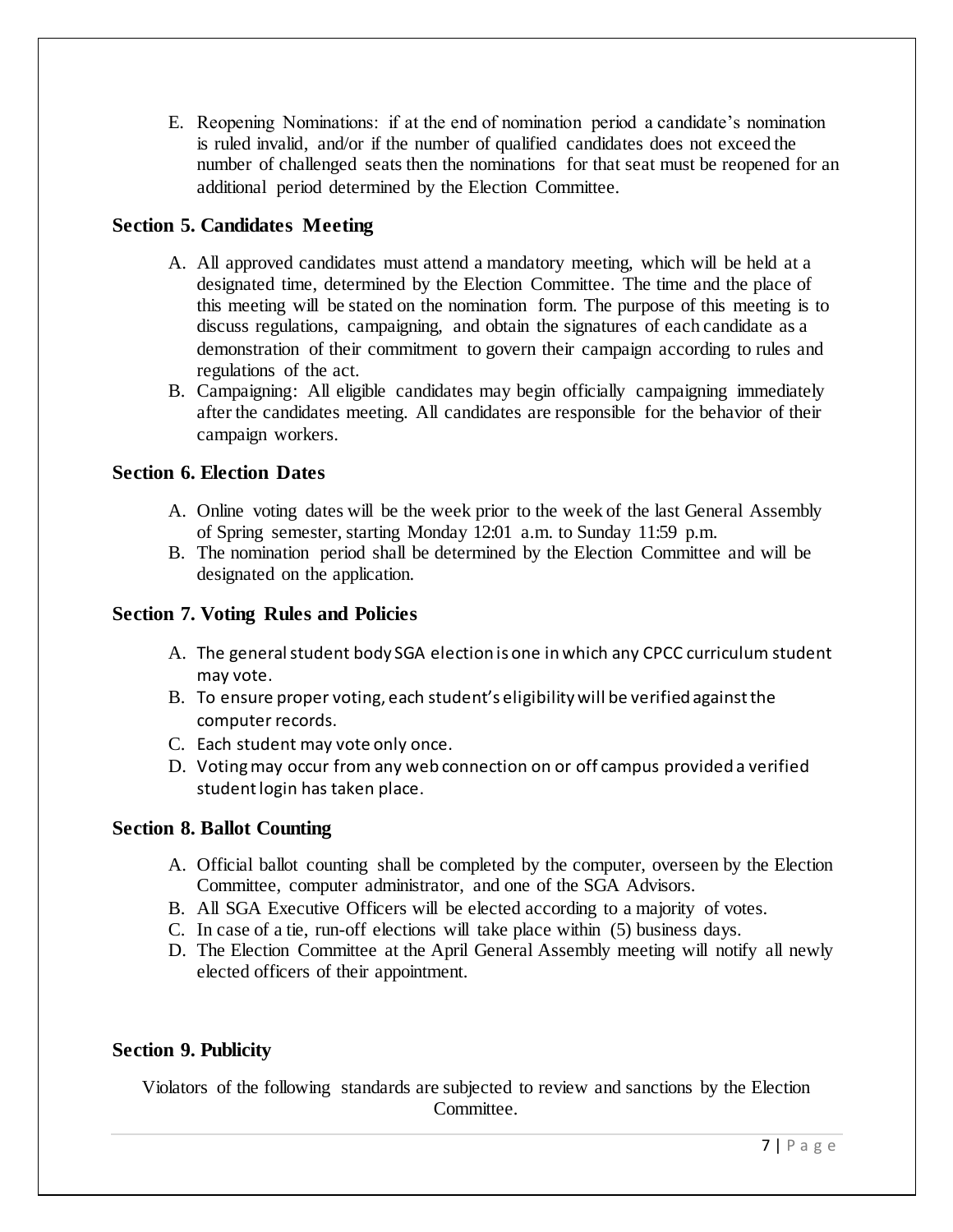- A. All candidates running for office, and their campaign supporters, must conduct themselves in a positive manner and shall refrain from negative campaigning.
- B. The Election Committee must approve and monitor all publicity, including planned social media usage.
- C. Candidates can post their publicity on campuses by using approved flyers, posters, etc. in approved locations.
- D. All physical publicity may be posted only on CPCC campuses and College property.
- E. No candidate shall post election publicity inside any CPCC computer lab or on glass, walls, doors and trees on CPCC properties.
- F. No publicity is allowed on departmental bulletin boards without permission of the department.
- G. No publicity should be submitted through mass electronic mail messages.
- H. SGA will publicize the elections.
- I. Each candidate must remove their publicity by 6:00 p.m. on the first class day following the close of election.
- J. Publicity material shall not deface CPCC property. Any damages resulting from publicity materials will be charged to the violator.

#### **Section 10. Violation Procedures**

Any violation of the publicity rules may be reported to the Election Committee. The violator, the candidate and/or the campaign staff involved must be notified by the Election Committee within seventy-two (72) hours after notification has been received.

#### **Section 11. Penalties**

- A. Any damage of CPCC property (i.e. trees, buildings, etc.) by candidate or staff will be charged to that candidate at cost.
- B. The Election Committee may sanction any candidate that is found guilty of violating the Elections & Publicity Act by the Election Committee.
- C. A fine may also be charged to violators, and the amount of the fine will be determined by the Election Committee based on each violation.

## **Section 12. Spending Cap**

- A. Each candidate shall spend no more than a total spending cap set by the Election Committee for campaign expenses.
- B. Each candidate must submit a budget of the projected costs and the receipts of what they have spent to the Election Committee.
- C. Budgets should accurately reflect how funds would be spent.
- D. If a candidate exceeds the spending cap, the Election Committee will impose sanctions, which may include a candidate's forfeiture of the race.
- E. The Election Committee will review election issues and questions regarding the spending cap and make decisions accordingly.
- F. Any kind of donation is strictly prohibited.
- G. If a candidate has a question about a spending proposal and is unable to contact the Election Committee, they must assume that their spending proposal will not be accepted until told otherwise by the Election Committee or SGA Advisor.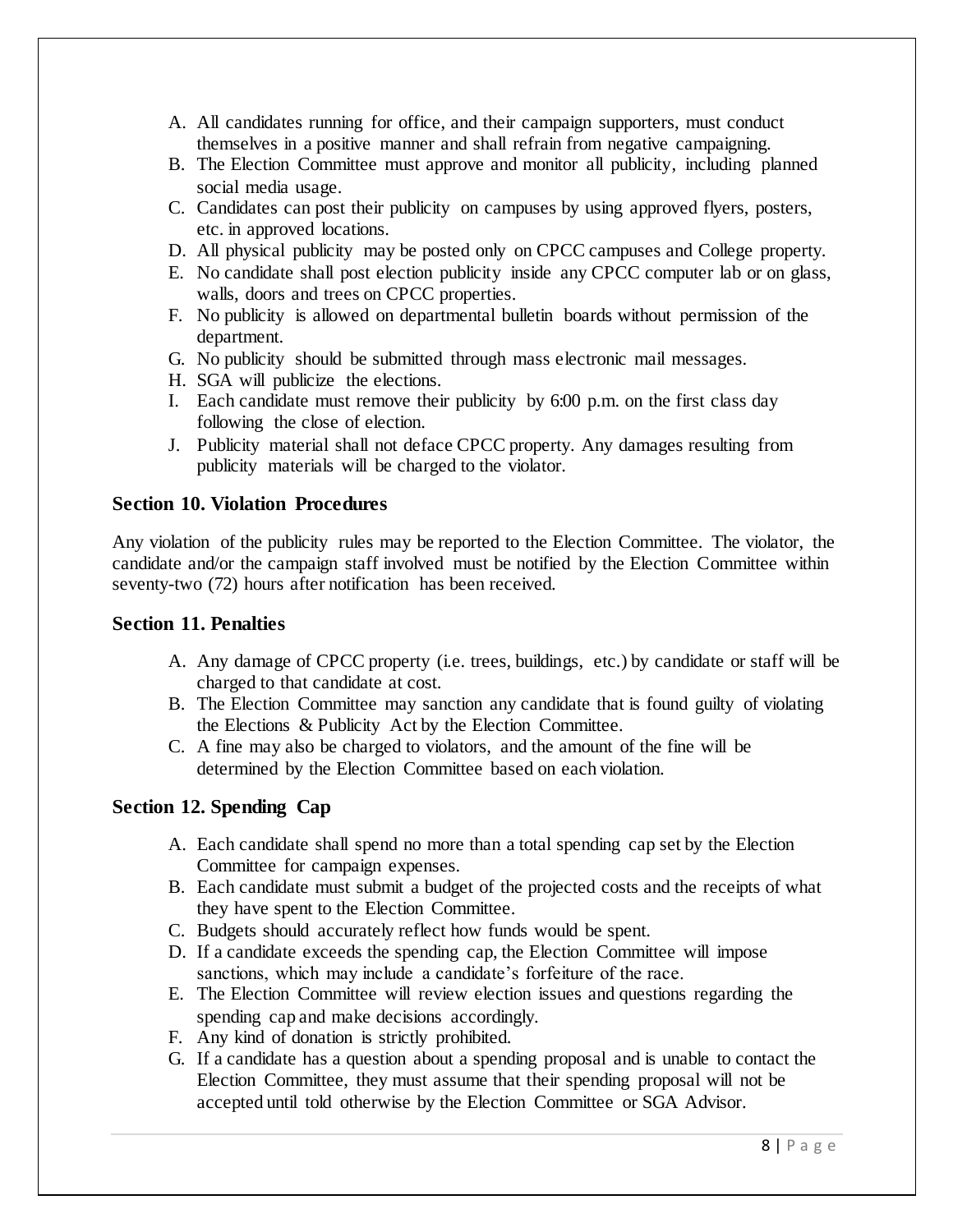#### **Section 13. Term of Office**

- A. The term of office begins on the first day of the summer semester following the election, and ends the following spring semester.
- B. Appointment to office for two (2) or more semesters is considered a full term.
- C. Officers may run for one (1) re-election.
- D. No officer may serve on the Executive Committee for more than two (2) terms.

#### **Section 14. Oath of Office**

At the last General Assembly Meeting prior to the new Officers' term of office, the Oath of Office shall be read and signed. The SGA Advisor and current SGA President shall be witnesses to the signing of the Oath of Office.

## **ARTICLE VII: OFFICERS**

The officers of the SGA shall make up the Executive Committee, consisting of the following: President Vice-President Secretary Public Information Officer Treasurer

## **Section 1. Qualifications to Hold Office**

- A. All officers must maintain at least six (6) credit hours while in office. Students must have completed 12 semester credit hours to apply for office.
- B. All officers who are returning students must have and maintain a minimum cumulative grade point average of 2.5, which will be confirmed by an SGA Advisor each semester.
- C. No officer may hold office concurrently in any other CPCC student organization.
- D. No officer may hold a faculty, administrative or full-time staff position with the College.
- E. No officer who is placed on probation by the College for violation of the Student Code of Conduct is eligible to remain in office.
- F. All officers must read and sign the SGA Executive Committee Orientation Contract and abide by all conditions therein.
- G. All officers must satisfy the qualifications and duties of office as stated in this constitution.

## **Section 2. Duties of all SGA Executive Committee Officers**

- A. To read and become familiar with the SGA Constitution and Executive Committee Orientation Contract.
- B. To attend all Executive Committee, General Assembly, and other relevant meetings, participate in all business proceedings and vote as needed. If an Executive Committee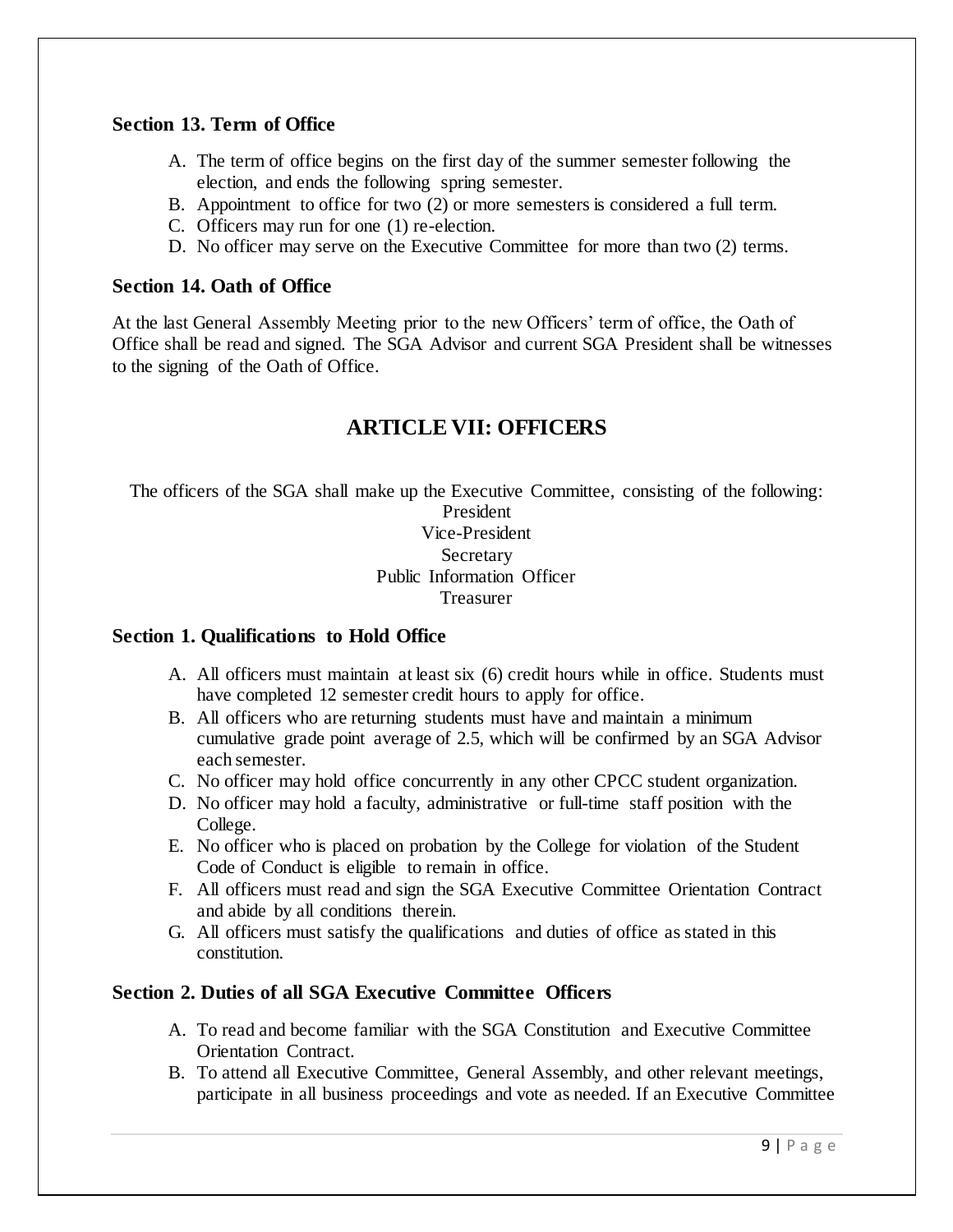officer is unable to attend any of these meetings, then an acceptable excuse must be given to the SGA President and/or SGA Advisor prior to the meeting.

- C. To maintain and record office hours at their campus through the use of a point card that must be approved by an SGA Advisor.
- D. To follow attendance policy as stated in Article X of this constitution.
- E. To serve on standing committees as appointed.
- F. To attend parliamentary procedure and leadership development seminars.
- G. To help coordinate and assist regularly in SGA activities.
- H. To attend all meetings where fund requests will be discussed and decided.
- I. To work collaboratively with the Student Life staff, SGA Advisor(s), CPCC students, and other College officials

#### **Section 3. President's Duties**

- A. To serve as Chief Executive Officer of the SGA.
- B. To preside over all Executive Committee, General Assembly, and other relevant meetings.
- C. To serve as an ex-officio member of the CPCC Board of Trustees.
- D. To maintain parliamentary procedure in all meetings using this Constitution and Robert's Rules of Order.
- E. To appoint persons (with priority given to Senators and Representatives if applicable) to vacated positions, with a majority vote of all Executive Committee members.
- F. To serve as an ex-officio member of all SGA standing committees.
- G. To initiate projects to be undertaken by the SGA for the students, with the consent of the Executive Committee, and in keeping with this Constitution.
- H. To represent this organization in all other functions not assigned to other officers.
- I. To have knowledge of funds allocations awarded to student organizations by the SGA
- J. To call special meetings of the Executive Committee at their discretion, allowing a two-(2) day notice with purpose stated.
- K. To delegate other duties which are not specifically assigned to any other persons under this Constitution.

#### **Section 4. Vice President's Duties**

- A. To assume the duties of President if they are unable to fulfill their duties.
- B. To complete any duties delegated to them by the SGA President.
- C. To serve as liaison to newly appointed Senators of Campus Councils. The Vice President will make official announcements of newly appointed Senators.
- D. To work with the Senate Chair at each Campus Council to establish a schedule for monthly meetings no later than the second General Assembly. The Vice President or their designee will be required to lead these meetings.
- E. To assist the Public Information Officer (PIO) in maintaining relations with various student clubs & organizations, and other College and/or campus groups.
- F. To be familiar with Robert's Rules of Order and this Constitution and to serve as an advisor to the Executive Committee as procedural problems arise.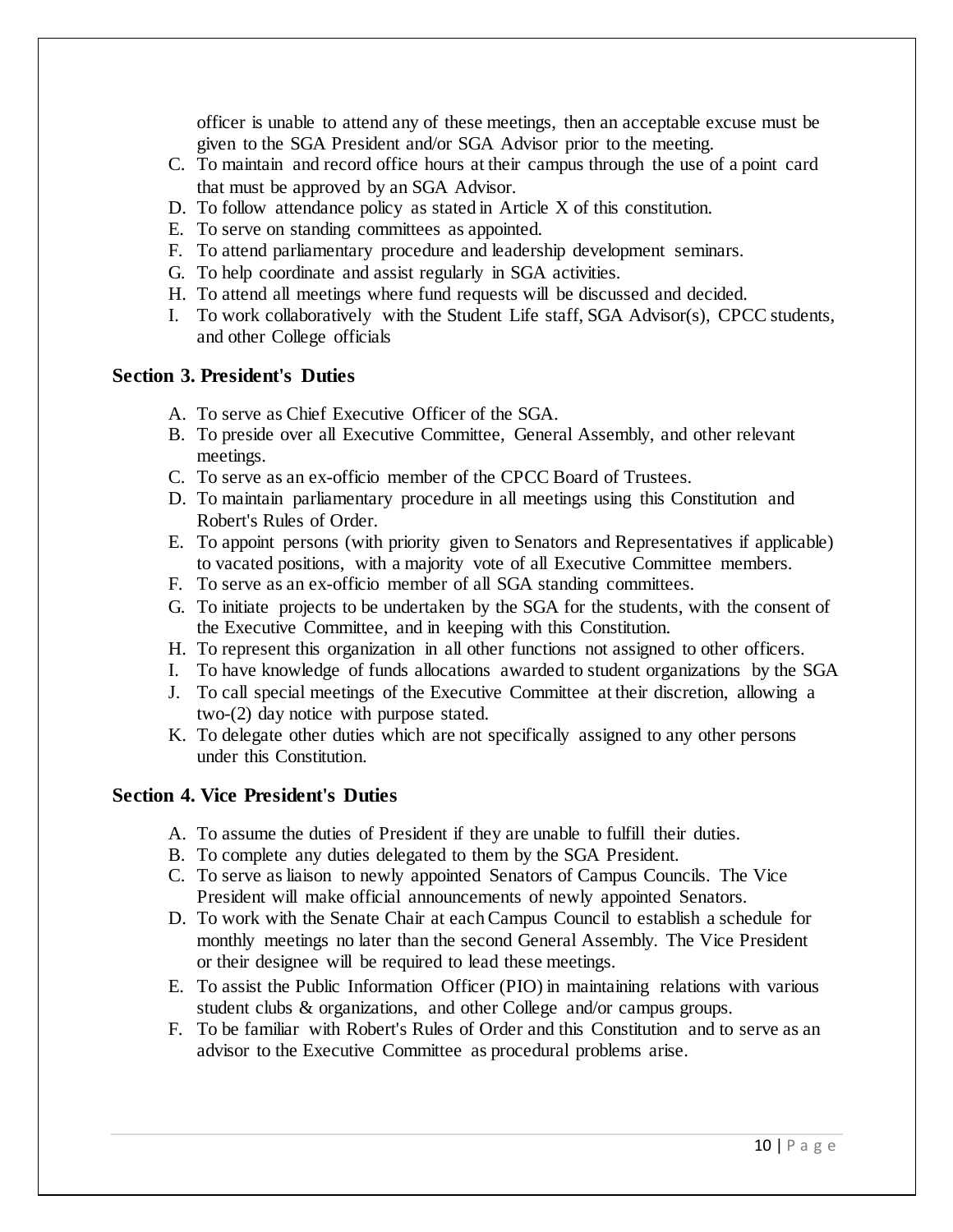## **Section 5. Secretary's Duties**

- A. To serve as recorder to the Executive Committee, General Assembly, and other relevant meetings.
- B. To prepare and distribute a copy of the minutes of all Executive Committee, General Assembly and other relevant meetings to the SGA Council prior to the subsequent meeting. The method and timing of distribution shall be determined at the first General Assembly of each semester.
- C. To keep a record of attendance for all Executive Committee, General Assembly and other relevant meetings.
- D. To maintain permanent records of the SGA.
- E. To maintain correspondence with the Executive Committee and SGA Advisors.
- F. To assist the PIO in maintaining communication with Campus Councils and other groups at CPCC.
- G. To assist the President in any other areas which are related to secretarial responsibilities.

## **Section 6. Public Information Officer's Duties**

- A. To prepare and release publicity to the clubs and student organizations as directed by the Executive Committee and/or the SGA Advisors.
- B. To assist the Secretary in maintaining communication with Campus Councils and other groups at CPCC.
- C. To work with the Election Committee to publicize the elections, only if this officer is not a candidate in the upcoming SGA election.
- D. To maintain and compile along with the President, Secretary, and appointed Senators the archives, which will consist of student organizations activities, publications, photos, etc.
- E. When deemed appropriate by the Executive Committee and the SGA Advisors, to maintain any other SGA related documents, social media, websites, etc.

## **Section 7. Treasurer's Duties**

- A. To receive copies of all Funds Request forms from Student Life.
- B. To facilitate the hearings of funds requests from student clubs & organizations.
- C. To work with the Student Life staff to make purchases as needed by the SGA.
- D. When necessary, to compile budgets for SGA committees. These requests shall be approved by the Executive Committee and SGA Advisor(s).
- E. To keep records of the SGA financial status.
- F. To file each semester a financial report with the SGA President and SGA Advisor(s).

## **Section 8. Stipend for Executive Committee Officers**

Subject to approval by the SGA Advisor(s), Executive Officers will receive a stipend amount with a value to be determined by both the Associate Dean of Student Life and the SGA Executive Committee. The value of the stipend will be set for the academic year by the first General Assembly meeting. Near the end of the semester, the Advisor(s) will determine the deadline for the completion of any required documentation. Advisors will review and verify this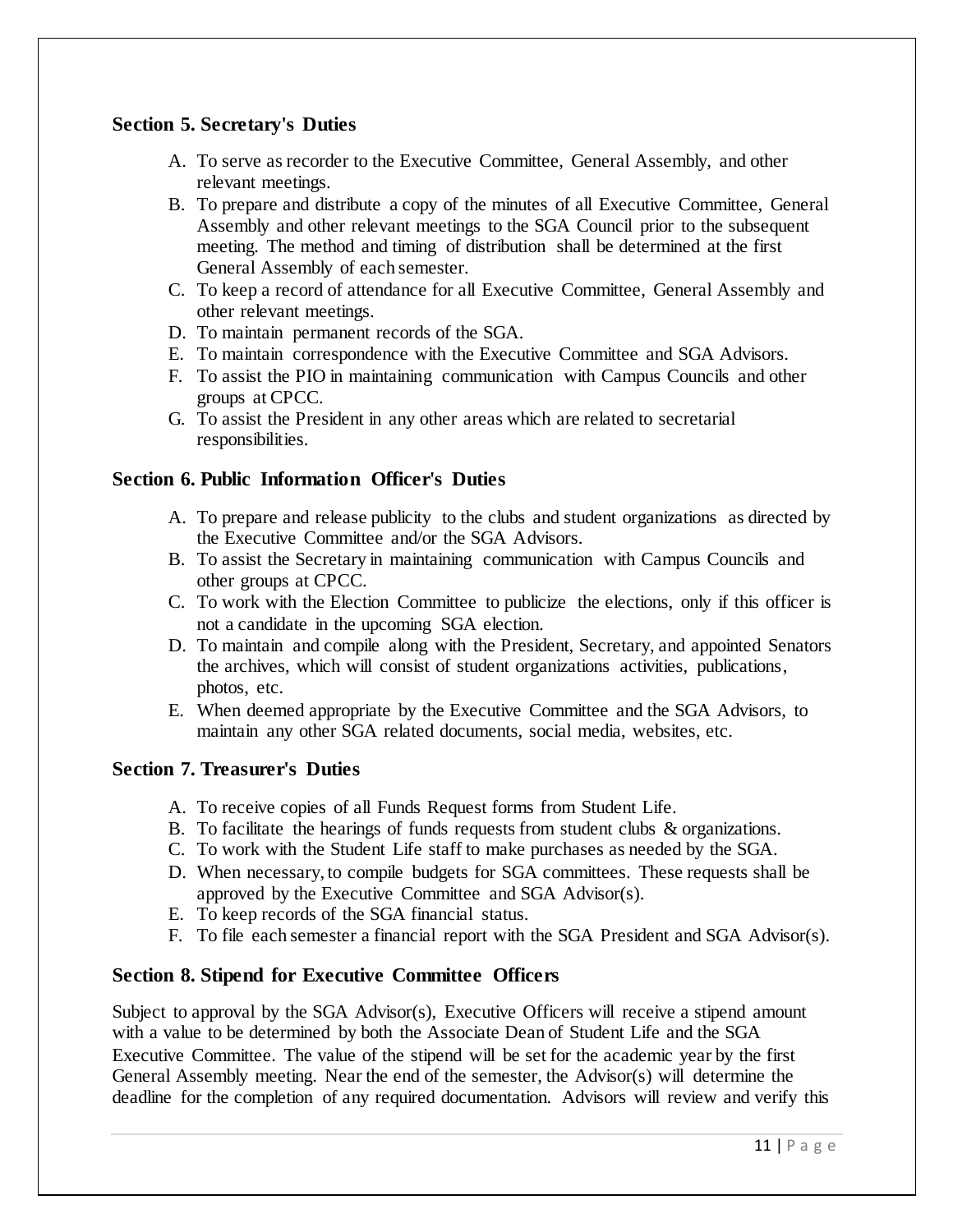documentation and submit approval for an officer's stipend. The stipend is based on duties and responsibilities articulated in the signed Executive Committee Contract, which will be validated by SGA Advisor(s) along with documentation provided by the student. Stipends can be subject to pro-rating.

## **ARTICLE VIII: SENATORS AND SENATE CHAIRS**

#### **Section 1. Senator Candidacy & Qualifications to Hold Office**

- A. All Senators must be currently enrolled have and maintain a minimum grade point average of 2.5, which will be confirmed by the SGA Advisor(s). Grade point averages for new student applicants will be evaluated at the end of their first semester at CPCC.
- B. All senators must be enrolled in at least six (6) credit hours, at the campus for which they are applying, while in office, unless expressed permission has been granted by the SGA advisor.
- C. All candidates must submit an application to the SGA Advisor at the campus for which they are applying. The SGA Advisor will review the application in accordance with the guidelines agreed upon in the SGA Standing Rules. Recommended applications will be forwarded to both the Associate Dean of Student Life and the SGA Vice President.
- D. All Senators must read and sign the SGA Senator Orientation Contract and be prepared to meet the contract conditions, as well as duties of office stated in this Constitution.
- E. No senator may hold a faculty, administrative or full-time staff position with the College.
- F. No student who is on active probationary status with the College and is in violation of the Student Code of Conduct is eligible to apply for or hold a senate position.

#### **Section 2. Term of office**

- A. The official term of office for all senators will be one (1) academic year beginning no earlier than the first day of the Summer semester and ending no later than the last day of the following Spring Semester. Senators may be re-appointed upon review of their new application for the next academic year.
- B. Senators may be appointed throughout the semester(s) as needed.
- C. Returning Senators must reapply for their position at the end of their prior term of office.

#### **Section 3. Senator Duties and Responsibilities**

- A. To read and comply with the SGA Constitution, Standing Rules and the Senator Orientation Contract.
- B. To attend all SGA Campus Council meetings on their campus, participate in all business proceedings, and vote as needed. If a Senator is unable to attend any of these meetings, then an acceptable excuse must be given to the SGA Advisor prior to the meeting.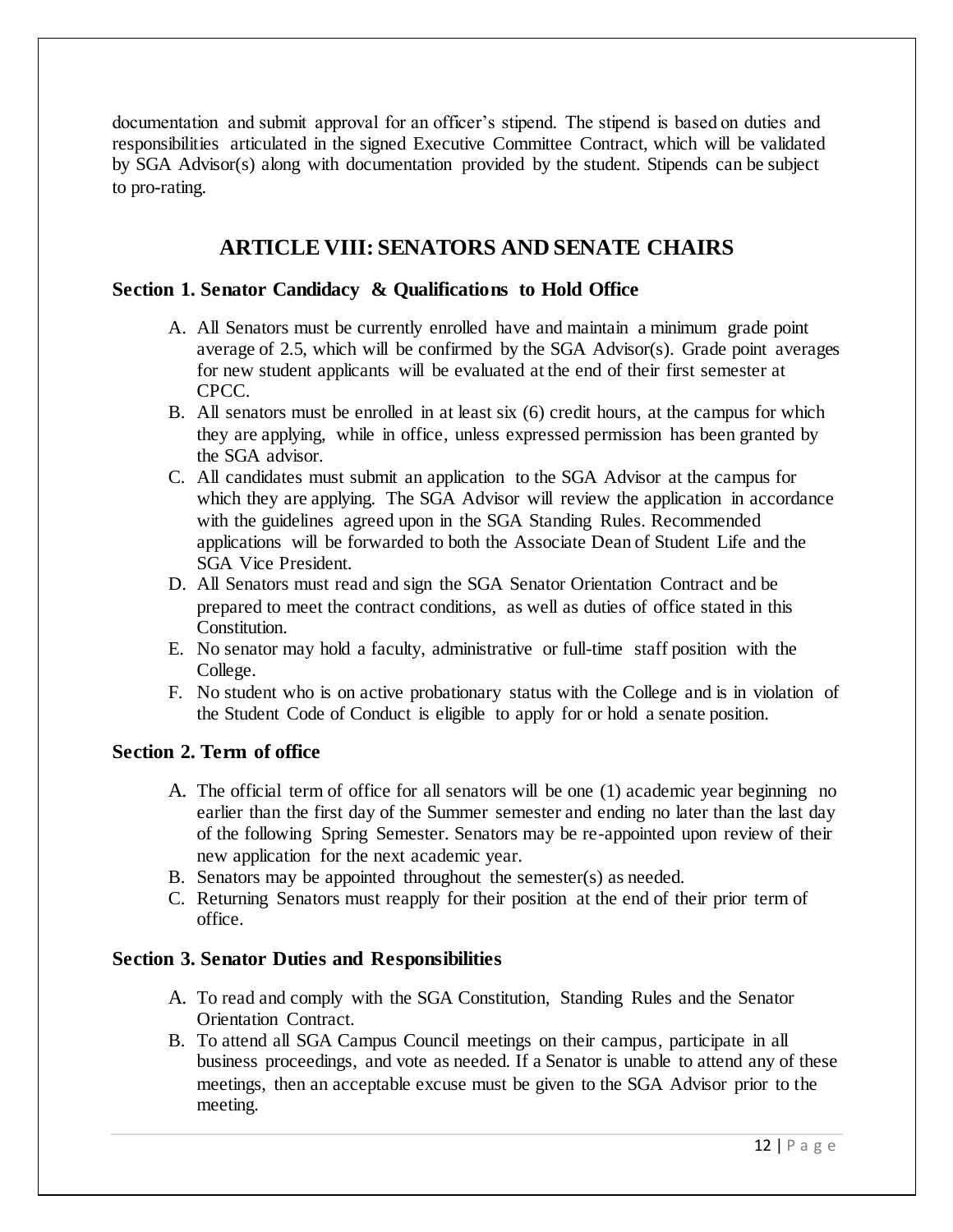- C. To assist regularly in SGA activities per the standards of the SGA Advisor at each campus.
- D. To maintain and record office hours at their campus through the use of a point card that must be approved by an SGA Advisor.
- E. To follow attendance policy as stated in Article X of this constitution.
- F. To serve on standing committees as appointed.
- G. To attend parliamentary procedure and leadership development seminars and conferences.
- H. To work collaboratively with the Student Life staff, SGA Advisor(s), CPCC students and other College officials.

## **Section 4. Selection of Senate Chairs**

- A. All Senate Chairs must meet the Senate Candidate Qualifications as stated in Article VIII, Section 1 of this Constitution. Each campus will select its own Senate Chair based on a majority vote of all Senators appointed after the deadline for applications, or as deemed appropriate by the SGA Advisor. If at that time there are any open Senate positions remaining, a Senate Chair may be selected by existing Senators.
- B. If the selection of a Senate Chair is not reached in a reasonable manner or in the case of a tie or no pre-existing Senators at that campus the respective SGA Advisor may appoint the Senate Chair.

## **Section 5. Senate Chair Duties and Responsibilities**

- A. To follow all of the duties and responsibilities of the Senators as written in Article VIII, Section 3 of this Constitution.
- B. To assemble and give a report for their campus at all General Assembly meetings.
- C. To conduct SGA Campus Council meetings on their campus.
- D. To attend or send a designee to all Senate Chair meetings established by the Vice President and to report back to their respective Campus Council.
- E. To maintain parliamentary procedure in all meetings using this Constitution and Robert's Rules of Order.
- F. To appoint committee chairs on their campus.
- G. To delegate all other SGA duties on their campus which are not specifically assigned to any other persons under this Constitution.
- H. To participate in Senator interviews for their campus, when available.
- I. To be responsible for Representative applications and arrange interview times convenient for the applicant, Senate Chair, and the Area Campus Senators.
- J. To work collaboratively with the Student Life staff, SGA Advisor(s), CPCC students and other College officials.

## **Section 6. Stipend for Senate Chairs and Senators**

Subject to approval by the SGA Advisor(s), Senate Chairs and Senators will receive a stipend amount with a value to be determined by both the Associate Dean of Student Life and the SGA Executive Committee. The value of the stipend will be set for the academic year by the first General Assembly meeting. Near the end of the semester, the Advisor(s) will determine the deadline for the completion of any required documentation. Advisors will review and verify this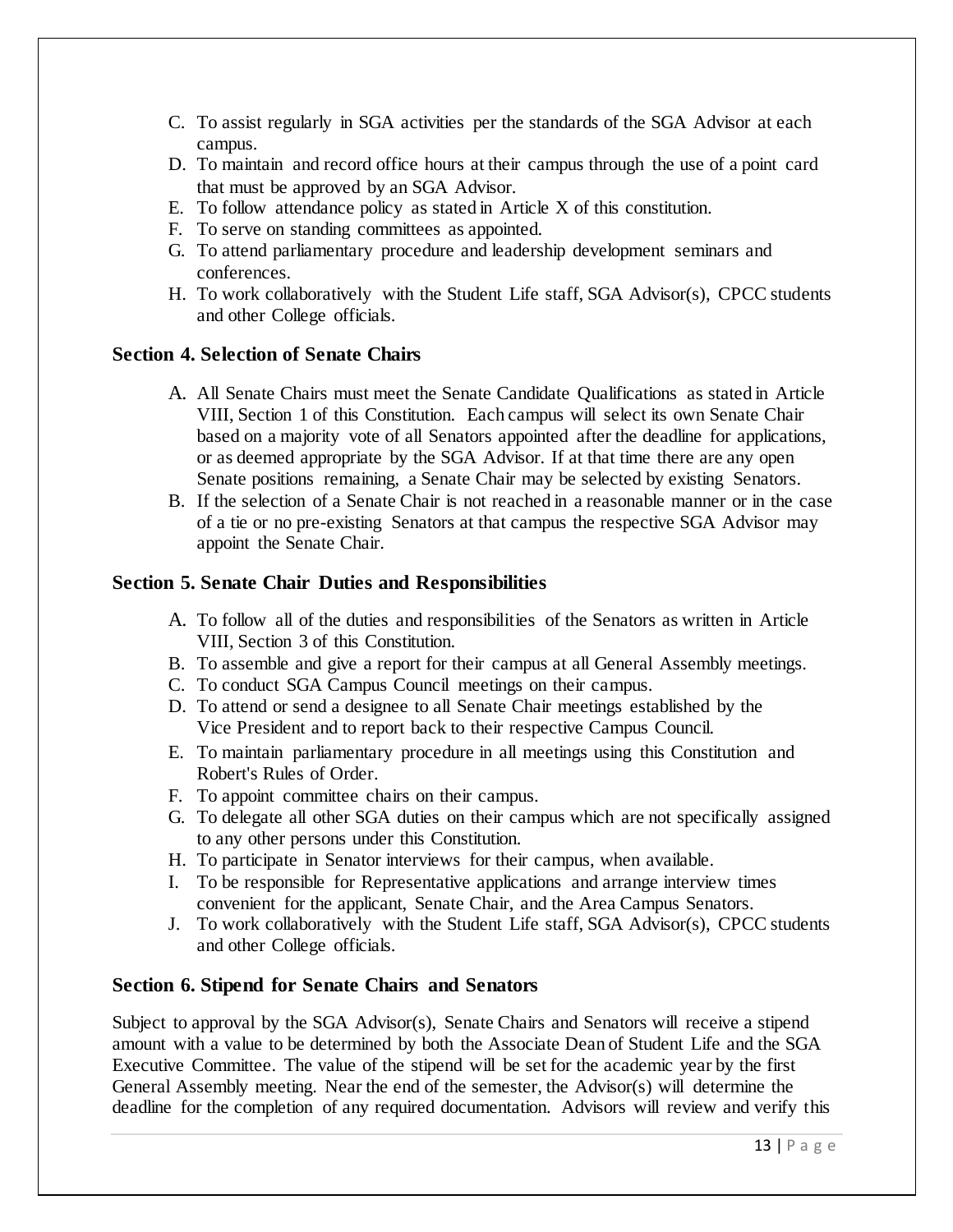documentation and submit approval for an officer's stipend. The stipend is based on duties and responsibilities articulated in the signed Senator Contract, which will be validated by SGA Advisor(s) along with documentation provided by the student. Stipends can be subject to prorating.

# **ARTICLE IX: REPRESENTATIVES**

## **Section 1. Representative Candidacy & Qualifications to Hold Office**

- A. All Representatives must be currently enrolled have and maintain a minimum grade point average of 2.5, which will be confirmed by the SGA Advisor(s). Grade point averages for new student applicants will be evaluated at the end of their first semester at CPCC.
- B. All Representatives must be enrolled in at least six (6) credit hours while in office.
- C. All Representative candidates must complete the Representative application and return to their campus's SGA Advisor. The Advisor will review the application packet and then submit it to the Senate Chair of that campus.
- D. All Representative candidates must be interviewed by members of the Campus Council. The Representative candidate is voted in by terms agreed upon by the Campus Council and their Advisor. If there are no members of a Campus Council at the time of application, the SGA Advisor may conduct the interview and appoint the candidate. No Representative may hold a faculty, administrative or full-time staff position with the College.
- E. No student who is on active probationary status with the College and is in violation of the Student Code of Conduct is eligible to apply for or hold a Representative position.
- F. To work collaboratively with the Student Life staff, SGA Advisor(s), CPCC students and other College officials.
- G. If, at any time, the SGA Advisor determines that the aforementioned duties have not been met, the Representative may be dismissed.

## **Section 2. Representative Appointments**

- A. All Representatives can be appointed by the Campus Council, as stated in Section 1 above.
- B. The official term of office for all Representatives will be one (1) academic semester. Representatives may be re-appointed for the next academic semester.
- C. Representatives may be appointed throughout the semester as needed.

## **Section 3. SGA Representative Duties and Responsibilities**

- A. To read and become familiar with the SGA Constitution.
- B. To attend SGA Campus Council meetings on their campus and participate in all business proceedings.
- C. To assist regularly in SGA activities per the standards of the SGA Advisor at each campus.
- D. To follow the attendance policy as it is stated in this Constitution. To actively serve on committees for which Representatives volunteer.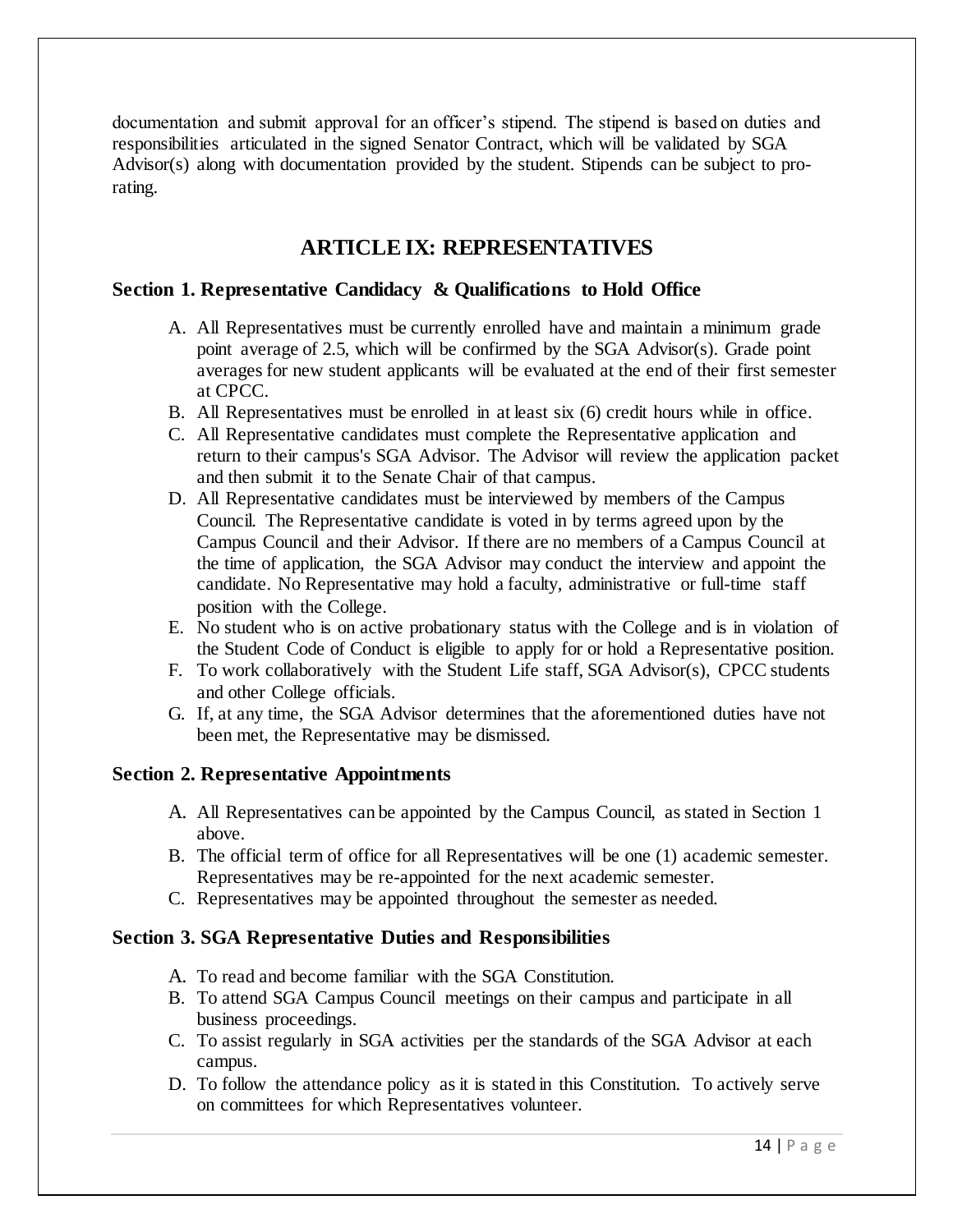# **ARTICLE X: RULES, MEETINGS, & QUORUMS**

#### **Section 1. Meetings**

The SGA shall have at least one (1) General Assembly meeting per month. Regular meetings shall be held by both the Executive Committee and SGA Campus Councils. Meetings outside of those regularly scheduled shall be held at the request of three (3) SGA Executive Committee members (for Executive Committee meetings).

### **Section 2. Attendance Requirements**

Attendance at SGA meetings is vital to the success of the organization. In the event that a member of the SGA Executive Committee must miss a meeting, they are expected to contact the President or Advisor prior to the meeting to discuss the reason. In the event that a member of the SGA Campus Council must miss a meeting, they are expected to contact the Advisor on their campus to discuss the reason. Any SGA member who misses three (3) meetings during a semester without acceptable excuse may be dismissed from office.

#### **Section 3. Quorums**

Quorums for the branches of the SGA are as follows:

- A. In the Executive Committee, 2/3 of currently seated officers constitute a quorum.
- B. In each Campus Council, a majority of the seated Campus Council members shall constitute a quorum.
- C. For all other meetings, a quorum shall be those present at a duly called meeting; the number required to pass motions shall be in accordance with Robert's Rules of Order.
- D. For voting on Funds Requests, 2/3 of currently seated officers shall constitute a quorum.

#### **Section 4. Voting**

- A. Each Executive Committee officer shall have one (1) vote in all official business in which a vote is taken at Executive Committee and General Assembly meetings.
- B. Each Executive Committee officer and Senator shall have one (1) vote in all official business in which a vote is taken at SGA Campus Council and General Assembly meetings.
- C. No SGA member may vote on a fund request that has been submitted by a student organization in which they are a member.

# **ARTICLE XI: CONDUCT & DISMISSAL**

## **Section 1. Code of Conduct**

All members of the SGA are expected to comply with the Student Code of Conduct both on campus and while participating in SGA functions off campus. Members of the SGA are also expected to comply with the recommendations of the SGA Advisors regarding conduct and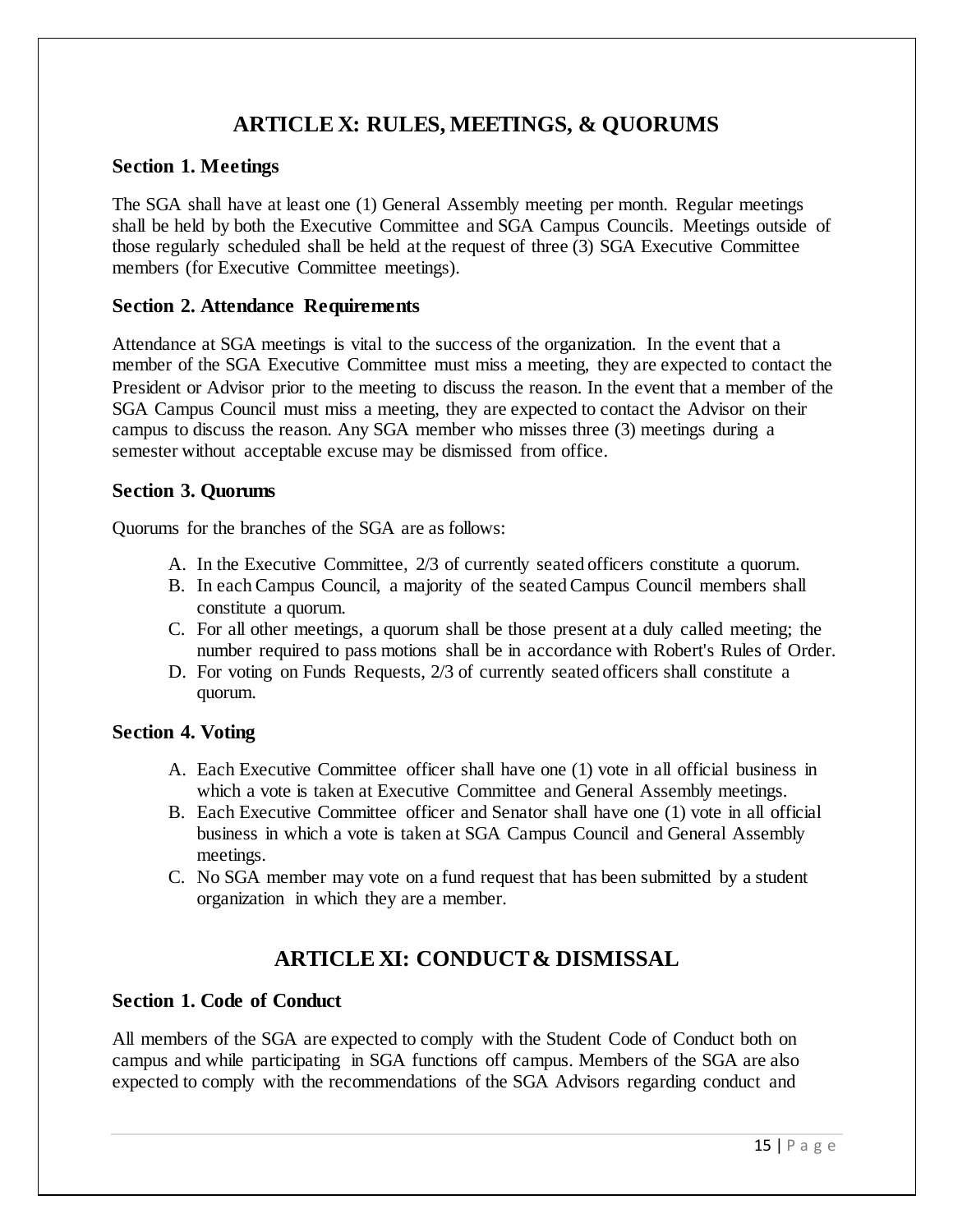standards of behavior. Failure to meet these standards may result in disciplinary action initiated by the SGA Executive Committee and/or the SGA Advisors.

The SGA Executive Committee may appoint an ad hoc ethics committee to address issues not covered by the Student Code of Conduct. The ethics committee will make recommendations to the Executive Committee and SGA Advisor(s), which will take appropriate action, including dismissal from office, if necessary.

### **Section 2. Dismissal from Office**

Participating in SGA is a learning experience for students, and exists in a collaborative environment and cooperative relationship with the SGA Committees, Councils and Advisors, and in a manner consistent with CPCC's Code of Conduct and Policies & Procedures. However, in extraordinary circumstances, it may be necessary to consider dismissing a member of SGA. Below is the process for dismissal from office.

- A. Any dismissal from office must be approved by the SGA Advisor(s). In the event that an Executive Officer and/or a Campus Senator must be dismissed, the Dean for Student Life and/or their designee must approve. If the member in question fails to abide by the Student Code of Conduct and/or there is a situation that occurs that is considered inexcusable, then an immediate letter of dismissal will be sent and the officer will not have the option to resign.
- B. A meeting will be held with the student in question and the SGA Advisor where communication of the concerns will be addressed. Written documentation that states the specific reason for concern will also be presented to the student and will provide a plan and a timeframe for future action. The member in question will be notified that without change in action or behavior the process of dismissal will continue.
- C. If the SGA Advisor determines that the action plan has not been met during the agreed upon timeframe, a meeting with the Executive Committee (if appropriate), Senate Chair (if appropriate), the SGA Advisors and the Dean of Student Life or their designee must discuss the officer in question's dismissal from office. If it is determined that the officer in question is to be dismissed from office, a letter of dismissal will then be sent to this member that explains the outcome and reasons why the decision was reached. This letter must also state that if the officer chooses to resign, a letter of resignation must be sent immediately to the SGA Advisor.
- D. An appeal of dismissal from office must be submitted in writing within five (5) business days to the appropriate ESS Director, who will determine whether a re-consideration is in order.
- E. All SGA Representatives may be dismissed with the collective agreement between the Senate Chair, Senators and Advisor at the officer's respective campus. Final decisions regarding SGA Representatives rest with the SGA Advisor(s).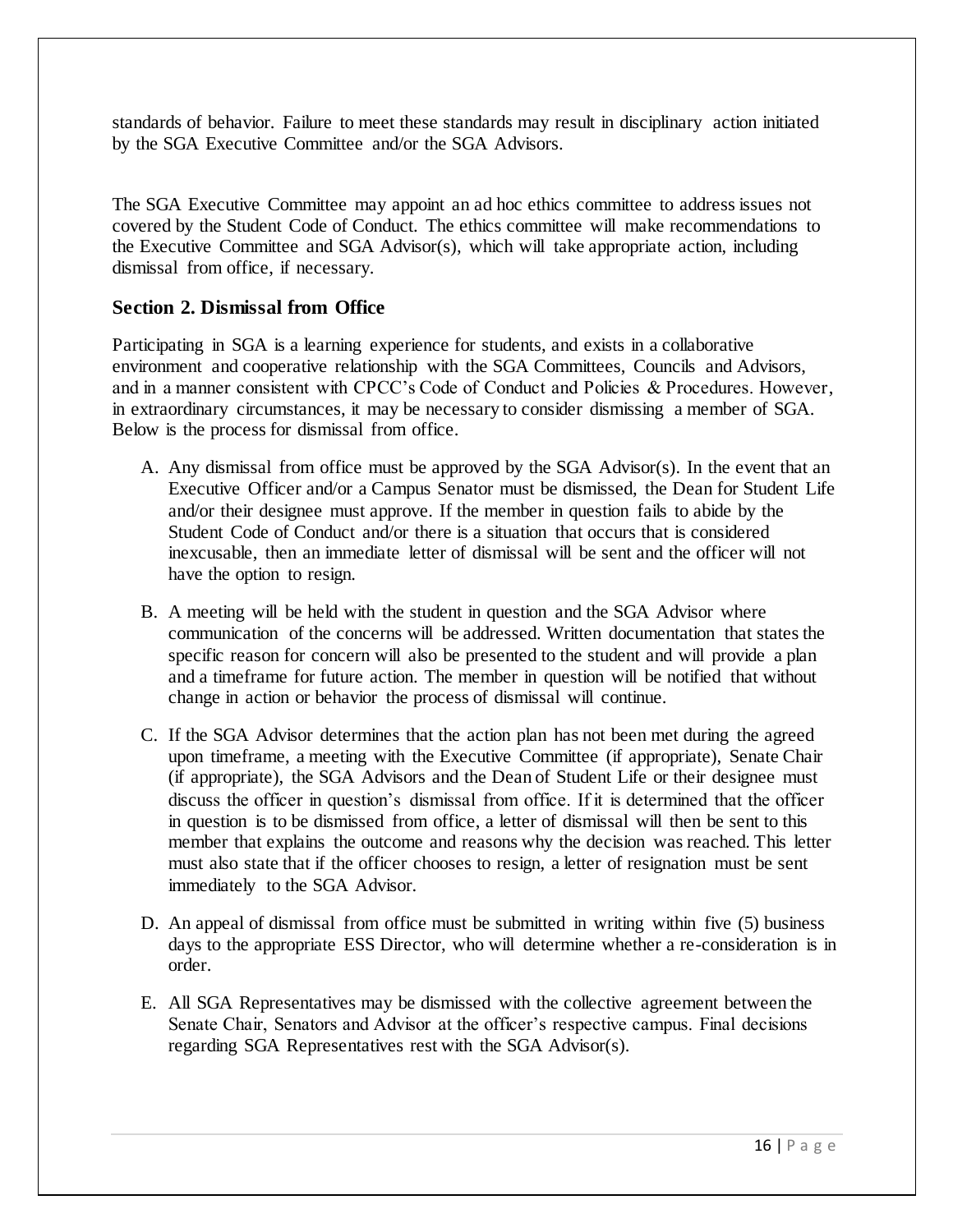# **ARTICLE XII: STUDENT CLUBS & ORGANIZATIONS**

#### **Section 1. Purpose**

The purpose of each student organization shall be to promote and provide for the needs of the students through organized co-curricular, extra-curricular, and/or college related activities.

#### **Section 2. Non-Discrimination**

The SGA and CPCC Student Clubs & Organizations shall not discriminate on any grounds in its recognition of student organizations. No student organization that is recognized by the SGA shall discriminate in its membership on any grounds.

#### **Section 3. Organization and Operation**

Each student organization shall determine for itself all regulations for organization and operations, provided that their structure and procedures are in keeping with SGA regulations, the CPCC Guidelines for Student Organizations, the CPCC Student Code of Conduct and College policies.

#### **Section 4. Elections**

Each student organization shall determine the criteria for their elections and the terms of office for officers and representatives to the SGA. The SGA and its Advisors shall be informed of such regulations through the student organization constitution on file with the SGA.

## **Section 5. Responsibilities and Requirements**

In order to maintain active status with the SGA, student organizations must comply with the following criteria. Student clubs and organizations:

- A. Must complete a student organization registration form each Fall semester and file a copy with Student Life.
- B. Are expected to participate in General Assembly meetings and other campus events.
- C. Make use of the Guidelines for Student Organizations and abide by the policies and procedures therein.
- D. Maintain an approved constitution, by-laws, and statement of purpose and keep current copies on file with Student Life.
- E. Maintain a current and complete list of officers, members, and advisors. All members must be currently enrolled curriculum students at CPCC.
- F. Submit each semester an end-of-year financial reports for all off-campus bank accounts with Student Life.

## **Section 6. Funding from SGA**

In order to receive funding from the SGA, each student organization must follow these guidelines:

A. Maintain active status with the SGA as outlined above in Section 5.